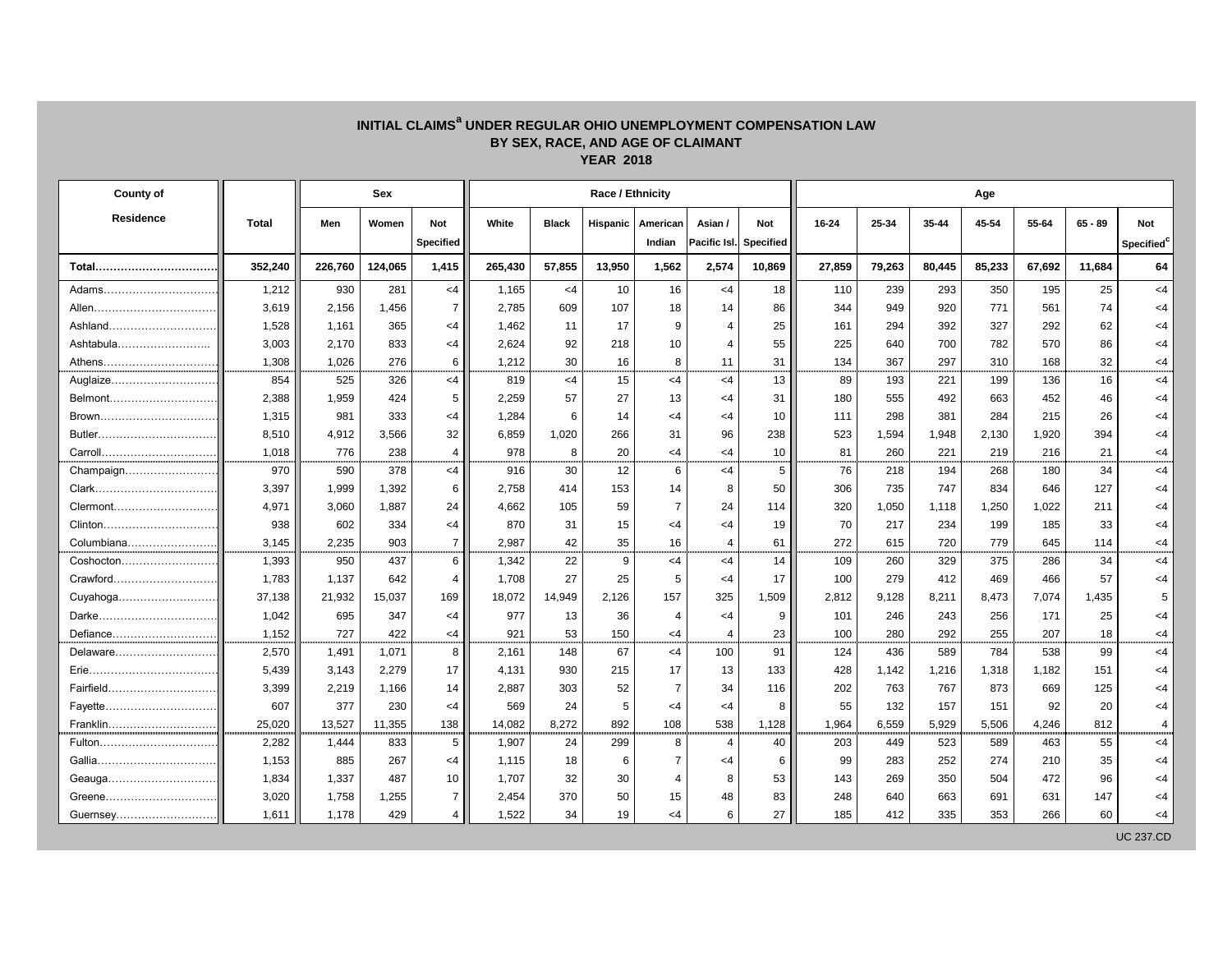## **INITIAL CLAIMS<sup>a</sup> UNDER REGULAR OHIO UNEMPLOYMENT COMPENSATION LAW BY SEX, RACE, AND AGE OF CLAIMANT YEAR 2018**

| <b>County of</b>  |              | <b>Sex</b> |       |                         |        |                       |          | <b>Race / Ethnicity</b> |                |                                      | Age   |       |       |       |       |           |                                      |  |  |  |
|-------------------|--------------|------------|-------|-------------------------|--------|-----------------------|----------|-------------------------|----------------|--------------------------------------|-------|-------|-------|-------|-------|-----------|--------------------------------------|--|--|--|
| <b>Residence</b>  | <b>Total</b> | Men        | Women | <b>Not</b><br>Specified | White  | <b>Black</b>          | Hispanic | American<br>Indian      | Asian /        | <b>Not</b><br>Pacific Isl. Specified | 16-24 | 25-34 | 35-44 | 45-54 | 55-64 | $65 - 89$ | <b>Not</b><br>Specified <sup>®</sup> |  |  |  |
| Hamilton          | 17,898       | 9,144      | 8,674 | 80                      | 8,603  | 7,974                 | 354      | 81                      | 161            | 725                                  | 1,201 | 4,160 | 4,131 | 4,071 | 3,530 | 802       | $<$ 4                                |  |  |  |
| Hancock           | 1,725        | 1,050      | 671   | 4                       | 1,503  | 41                    | 134      |                         | 14             | 29                                   | 118   | 361   | 341   | 468   | 389   | 48        | $<$ 4                                |  |  |  |
|                   | 623          | 379        | 243   | $<$ 4                   | 600    | $\overline{7}$        | 11       | <4                      | $<$ 4          | $<$ 4                                | 55    | 150   | 129   | 163   | 105   | 21        | $\leq$ 4                             |  |  |  |
| Harrison          | 532          | 392        | 140   | <4                      | 504    | 12                    | 4        | 4                       | <4             | 8                                    | 38    | 117   | 119   | 133   | 106   | 19        | $\leq$ 4                             |  |  |  |
|                   | 1,441        | 958        | 482   | $<$ 4                   | 1,235  | 12                    | 159      | 9                       | $<$ 4          | 24                                   | 153   | 318   | 344   | 352   | 248   | 26        | $\leq$ 4                             |  |  |  |
| Highland          | 1,019        | 658        | 360   | $<$ 4                   | 964    | 31                    | 11       | $<$ 4                   | $<$ 4          | 8                                    | 96    | 231   | 234   | 281   | 148   | 29        | $<$ 4                                |  |  |  |
|                   | 1,035        | 822        | 210   | $<$ 4                   | 993    | $\boldsymbol{\Delta}$ | 16       | $\overline{7}$          | $<$ 4          | 13                                   | 110   | 245   | 253   | 261   | 152   | 14        | $\leq$ 4                             |  |  |  |
| Holmes            | 450          | 269        | 180   | <4                      | 436    | <4                    | <4       | $\leq$ 4                | $<$ 4          | $\overline{7}$                       | 36    | 70    | 81    | 132   | 118   | 13        | $<$ 4                                |  |  |  |
|                   | 4,383        | 2,900      | 1,477 | 6                       | 3,835  | 89                    | 356      | 17                      | 16             | 70                                   | 452   | 974   | 923   | 1,124 | 810   | 100       | $\leq$ 4                             |  |  |  |
| Jackson           | 2,126        | 1,387      | 737   | $<$ 4                   | 2,072  | 15                    | 10       | 4                       | 5              | 20                                   | 218   | 425   | 482   | 512   | 443   | 46        | $\leq$ 4                             |  |  |  |
| Jefferson         | 2,589        | 1,968      | 618   | $<$ 4                   | 2,377  | 151                   | 22       | 8                       | $<$ 4          | 30                                   | 230   | 584   | 640   | 580   | 482   | 73        | $<$ 4                                |  |  |  |
|                   | 1,612        | 1,012      | 596   | 4                       | 1,526  | 23                    | 17       | 14                      | 8              | 24                                   | 160   | 273   | 347   | 365   | 390   | 77        | $\leq$ 4                             |  |  |  |
|                   | 6,777        | 4,380      | 2,357 | 40                      | 5,552  | 404                   | 531      | 20                      | 38             | 232                                  | 438   | ,294  | 1,513 | 1,675 | 1,529 | 325       | $<$ 4                                |  |  |  |
|                   | 1,415        | 1,078      | 335   | <4                      | 1,362  | 22                    | 7        | 8                       | <4             | 15                                   | 129   | 381   | 313   | 325   | 240   | 27        | $\leq$ 4                             |  |  |  |
| Licking           | 3,754        | 2,207      | 1,533 | 14                      | 3,364  | 199                   | 52       | 22                      | 17             | 100                                  | 270   | 732   | 823   | 943   | 820   | 165       | $<$ 4                                |  |  |  |
| Logan             | 848          | 513        | 335   | $<$ 4                   | 787    | 22                    | 16       | 4                       | 4              | 15                                   | 61    | 176   | 224   | 206   | 152   | 29        | $<$ 4                                |  |  |  |
| Lorain            | 12,715       | 8,137      | 4,541 | 37                      | 9,205  | 1,462                 | 1,627    | 41                      | 50             | 330                                  | 1,185 | 2,777 | 2,959 | 3,203 | 2,228 | 363       | $<$ 4                                |  |  |  |
| Lucas……………………………… | 17,557       | 11,817     | 5,664 | 76                      | 10,672 | 4,597                 | 1,498    | 85                      | 81             | 624                                  | 1,458 | 4,581 | 4,240 | 3,971 | 2,877 | 430       | $<$ 4                                |  |  |  |
|                   | 702          | 414        | 279   | 9                       | 641    | 29                    | 9        | 4                       | <4             | 17                                   | 51    | 170   | 155   | 164   | 147   | 15        | $\leq$ 4                             |  |  |  |
| Mahoning          | 9,768        | 6,510      | 3,226 | 32 <sub>2</sub>         | 7,164  | 1,740                 | 558      | 26                      | 20             | 260                                  | 666   | 1,942 | 2,169 | 2,452 | 2,164 | 375       | $\leq$ 4                             |  |  |  |
| Marion            | 1,286        | 815        | 464   | $\overline{7}$          | 1,158  | 62                    | 28       | $<$ 4                   | $\overline{4}$ | 33                                   | 108   | 304   | 285   | 312   | 245   | 32        | $<$ 4                                |  |  |  |
| Medina            | 4,537        | 3,241      | 1,276 | 20                      | 4,214  | 82                    | 78       | 13                      | 22             | 128                                  | 329   | 813   | 1,042 | 1,217 | 967   | 168       | $<$ 4                                |  |  |  |
|                   | 1,091        | 914        | 174   | $<$ 4                   | 1,066  | 6                     | 6        | <sub>5</sub>            | <4             | 8                                    | 86    | 271   | 293   | 272   | 162   |           | <4                                   |  |  |  |
| Mercer            | 500          | 342        | 158   | $<$ 4                   | 455    | 15                    | 20       | $\leq$ 4                | 4              | $<$ 4                                | 42    | 127   | 135   | 94    | 94    | 8         | $\leq$ 4                             |  |  |  |
| Miami             | 2,505        | 1,468      | 1,035 | $<$ 4                   | 2,230  | 131                   | 45       | 14                      | 39             | 46                                   | 199   | 566   | 548   | 567   | 504   | 119       | $<$ 4                                |  |  |  |
| Monroe            | 753          | 630        | 122   | < 4                     | 732    | 5                     | $<$ 4    | $<$ 4                   | $<$ 4          | 16                                   | 115   | 179   | 173   | 176   | 97    | 13        | $<$ 4                                |  |  |  |
|                   | 12,830       | 7,482      | 5,303 | 45                      | 8,030  | 3,947                 | 277      | 66                      | 130            | 380                                  | 1,046 | 3,035 | 2,928 | 3,070 | 2,271 | 480       | $\leq$ 4                             |  |  |  |
|                   | 766          | 653        | 113   | $<$ 4                   | 675    | 74                    | <4       |                         | $\leq$ 4       | 13                                   | 104   | 199   | 176   | 173   | 109   | 5         | <4                                   |  |  |  |
|                   | 868          | 574        | 289   | 5                       | 841    | $<$ 4                 | 6        | <4                      | $<$ 4          | 16                                   | 89    | 183   | 200   | 198   | 181   | 17        | $\leq$ 4                             |  |  |  |
| Muskingum         | 3,100        | 2,150      | 948   | $<$ 4                   | 2,792  | 229                   | 30       | $\overline{7}$          | $\overline{7}$ | 35                                   | 290   | 684   | 715   | 753   | 571   | 87        | $\leq$ 4                             |  |  |  |
| Noble             | 632          | 508        | 124   | $<$ 4                   | 615    | $<$ 4                 | 9        | 6                       | $<$ 4          | $<$ 4                                | 78    | 147   | 150   | 133   | 112   | 12        | $\leq$ 4                             |  |  |  |

UC 237.CD